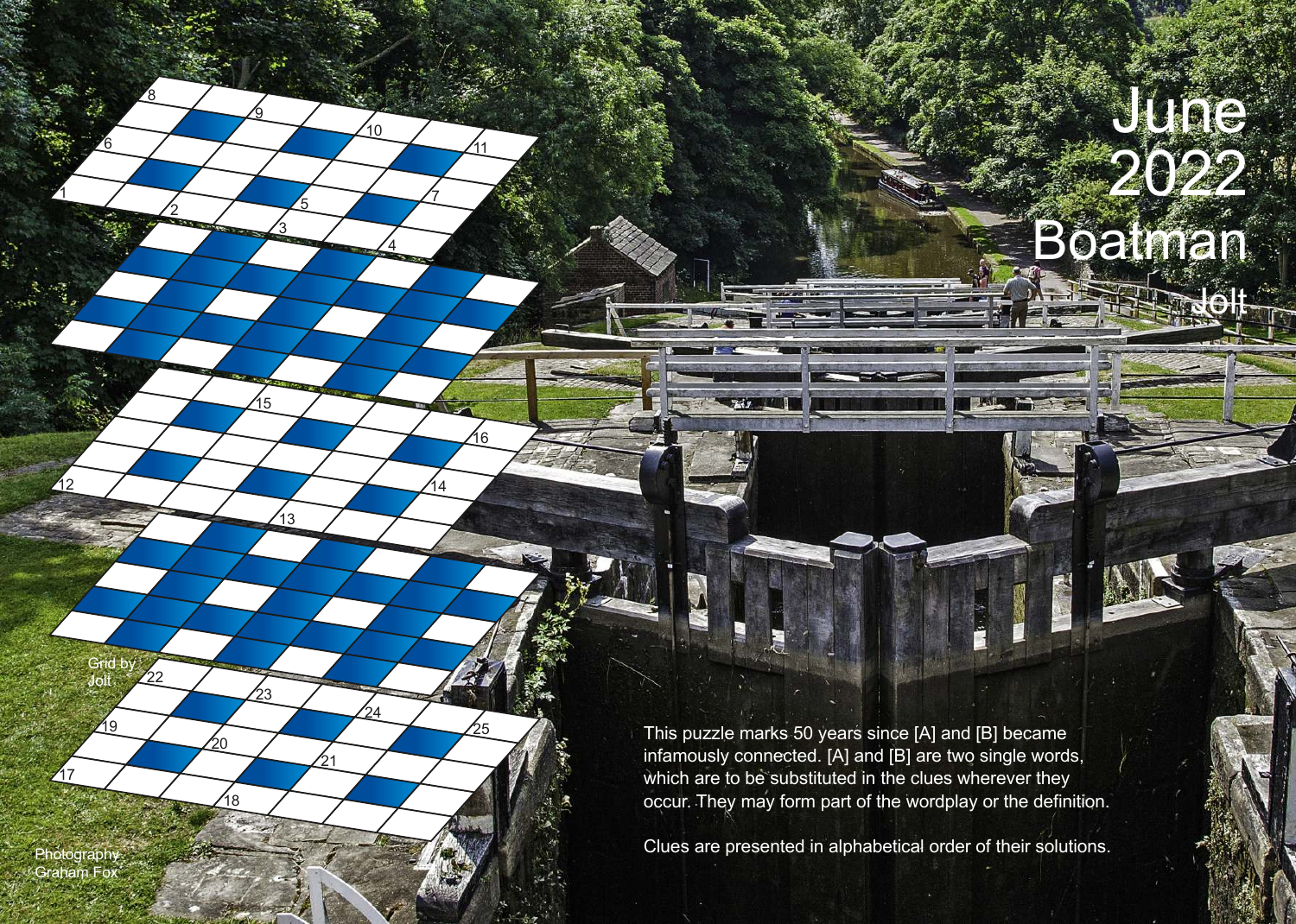| <b>MON</b>                                                        | <b>TUE</b>                                                        | <b>WED</b>                                                        | <b>THU</b>                                                                    | <b>FRI</b>                                                        | <b>SAT</b>                                                       | <b>SUN</b>                                                         |
|-------------------------------------------------------------------|-------------------------------------------------------------------|-------------------------------------------------------------------|-------------------------------------------------------------------------------|-------------------------------------------------------------------|------------------------------------------------------------------|--------------------------------------------------------------------|
|                                                                   |                                                                   | 1 <sub>10to</sub>                                                 | 2 <sub>15to</sub>                                                             | 3 <sub>9d</sub>                                                   | $4_{9t0}$                                                        | $5$ 17ac-4                                                         |
|                                                                   |                                                                   | Sprightly in maturity<br>(about 49) (5)                           | [A] spirit, one that holds<br>its position with a switch<br>in directions (5) | Collision with barge in<br>short $[B]$ (5)                        | One expelled from<br>embrace leaves often,<br>following [A] (5)  | On reflection,<br>produced 34 when<br>with the wide $[A]$ (4)      |
| $6$ 17aw,22up-2                                                   | 7 <sub>11d</sub>                                                  | 8 14ba                                                            | $9_{1ac}$                                                                     | 10 <sub>1d</sub>                                                  | $11_{7d}$                                                        | 12 <sub>23to</sub>                                                 |
| Refrain of the French:<br>"It's gone wrong" (6)                   | [B]s for leaving are s-set<br>back $(5)$                          | Boatman refers to "be<br>blended": means to<br>cross $[A]$ (7)    | They gather 28s rent,<br>say $(7)$                                            | Too much [A] left in diet<br>can precede [B] (5)                  | Leaders of [B] or<br>families employing<br>Romanian menial (5)   | Lodge sometimes with<br>[B] in a castle or hotel<br>by river $(5)$ |
| $13$ 16ba                                                         | $14_{16to}$                                                       | 15 <sub>13aw</sub>                                                | $16$ 5to.3d                                                                   | 17 <sub>6d</sub>                                                  | 18 <sub>12ac</sub>                                               | $19$ <sub>6ac</sub>                                                |
| [A], hard to find at the<br>ends of the earth (7)                 | Where one should go to<br>find a faun, but not<br>seriously (2,3) | Lord of the Heavens,<br>with no beginning: King,<br>that is $(5)$ | Less cheery, bowled<br>out, 5 throat in the case<br>of [A][B] (6)             | Eroded foreshore is<br>source of [A] (5)                          | [A] 26 spirals toward the<br>middle, according to<br>Spooner (7) | Go in, moving around<br>enclosure, perhaps [B]<br>way (7)          |
| 20 <sub>24up</sub>                                                | $21_{240}$                                                        | $22_{12aw}$                                                       | 23 <sub>8ac</sub>                                                             | $24_{8d}$                                                         | 25 <sub>18ac</sub>                                               | $26$ <sub>8to</sub>                                                |
| Dramatic presentation<br>of complex read, oddly<br>redacted (5)   | [A] creature, not so cool<br>for cockney (5)                      | Boots out head of state<br>twice: out! out! (5)                   | Choose to sack one<br>that digs (7)                                           | They're found<br>supporting [B]s in<br>dispatches (5)             | Solicit quiet [A]<br>creature (4)                                | Test print of<br>promotion! (5)                                    |
| $27_{4d}$                                                         | 28 <sub>22ac</sub>                                                | 29 <sub>4aw</sub>                                                 | 30 <sub>19ac</sub>                                                            | $31$ 2d                                                           | $32$ 25to                                                        | $33$ 21up                                                          |
| Singular and unknown<br>quality of land found by<br>[A] (5)       | [A] creatures may be<br>seen in these trains (7)                  | Uninterrupted<br>sequence in House<br>Guest (5)                   | The rust destroyed<br>[B](7)                                                  | Loves to be led astray<br>by what you'll do to this<br>clue $(5)$ | Fine [A] for first of<br>serious 25 (5)                          | [B] way to Shinto<br>temple, the second on<br>rocky outcrop (5)    |
| $\mathbb{S}4$ 20up                                                | Day 34 20up (5)                                                   |                                                                   |                                                                               |                                                                   |                                                                  |                                                                    |
| The result of passing<br>[A] violent hurricanes<br>without $3(5)$ | A larger drawing can be<br>found on the inside back cover.        |                                                                   |                                                                               |                                                                   |                                                                  | Jun 2022                                                           |